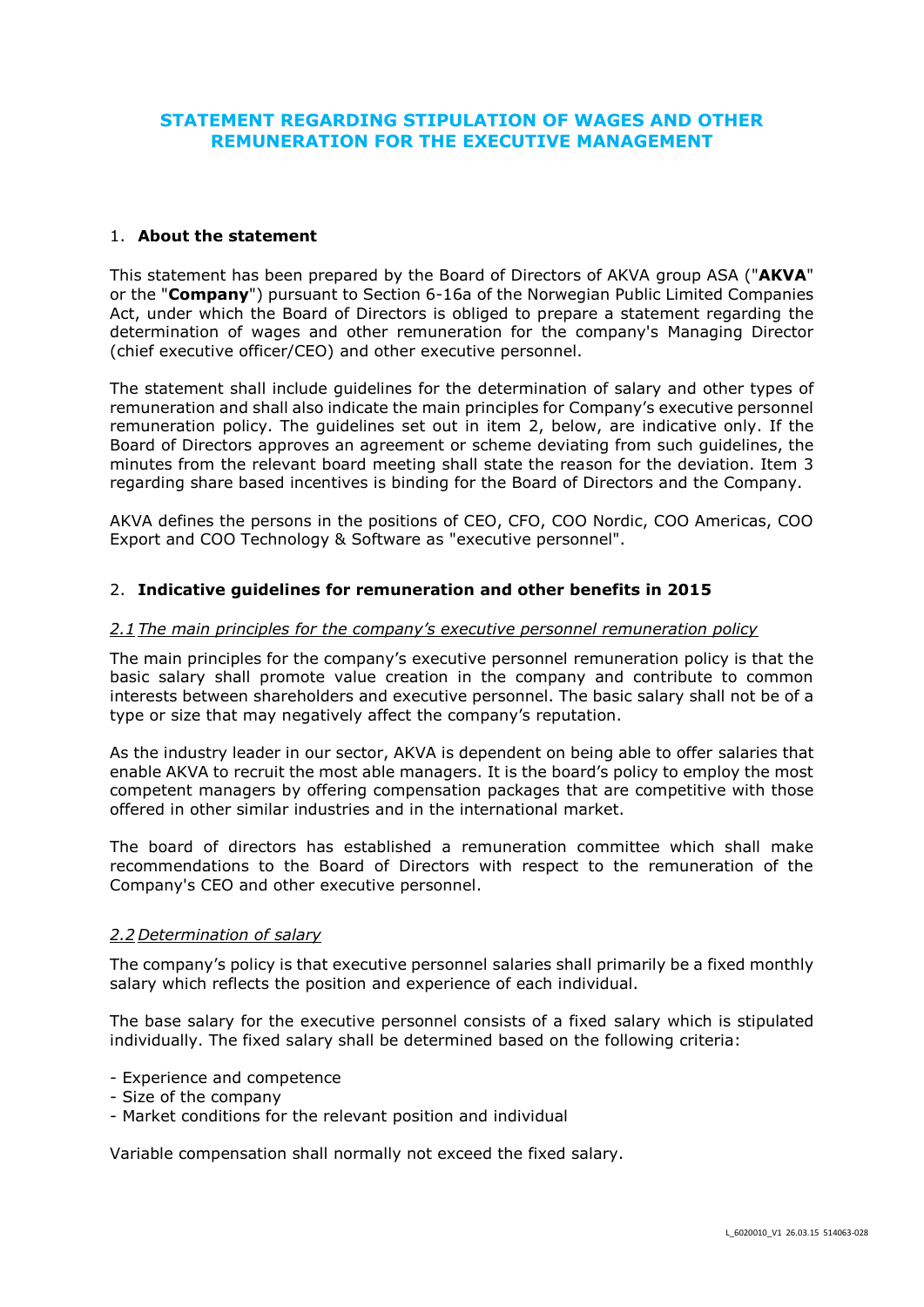The CEO's remuneration is decided by the Board of Directors. The remuneration for the other executive personnel shall be determined by the CEO and reported to the Board of Directors.

Determination of remuneration for executive personnel shall follow the principles that apply for the Company's employees in general in respect of annual salary adjustments and time of adjustment.

## *2.3Benefits*

The company grants benefits to executive personnel such as covering expenses for use of telecommunications and similar based on need. A company car can be considered based on need.

## *2.4Bonus schemes and similar variable compensation*

In February 2014 the Board of Directors approved a new incentive scheme for the Group. The new scheme, effective from 2014 onwards, holds three elements: (1) Strategic Value Incentive Scheme; providing incentives to the CEO and CFO relative to the actual development in the Company's market capitalisation in the 3 year period ending on 31 December 2016 limited to an amount equal to the CEO and CFO's respective fixed salary in the same period, (2) Operational Incentive Scheme; providing incentives to managers of business areas and key subsidiaries relative to actual annual financial and operational performance, (3) Loyalty Incentive Scheme; allowing selected key employees, crucial to the Group's long term development, participation in sharing 4% of the Group's annual EBT over a ten year program. Item 3 (Loyalty Incentive Scheme) has not been in use due to complexities in achieving fair implementation.

Due to lack of implementation of the Loyalty Incentive Scheme the Board of Directors resolved to implement a Share Incentive Program for all employees in the Company in the fall of 2015. The Share Incentive Program gives all employees an equal opportunity to buy a limited number of shares in the Company at a 20% discount from market price. The program was executed a first time at the end of 2015 and will be evaluated during 2016 before it, if viewed successful, eventually becomes permanent.

The general bonus plan does not exclude discretionary bonuses or special bonus payments for particularly demanding projects.

According to the established bonus regime and agreed terms, total bonuses of NOK 1 189 000were paid out in 2015 to the Group's executive personnel based on 2014 performance.

### *2.5 Pension*

In principal the pension plans for the executive personnel shall be the same as those generally established for the employees in the company. Early retirement pension agreements may be made with the executive personnel with a mutual right to demand retirement from the age of 62.

## *2.6 Severance pay*

Agreements for severance pay upon termination of employment will be seen in conjunction with confidentiality and non-compete clauses in each individual's employment contract to ensure that only limitations in the individual's opportunity to obtain new employment are